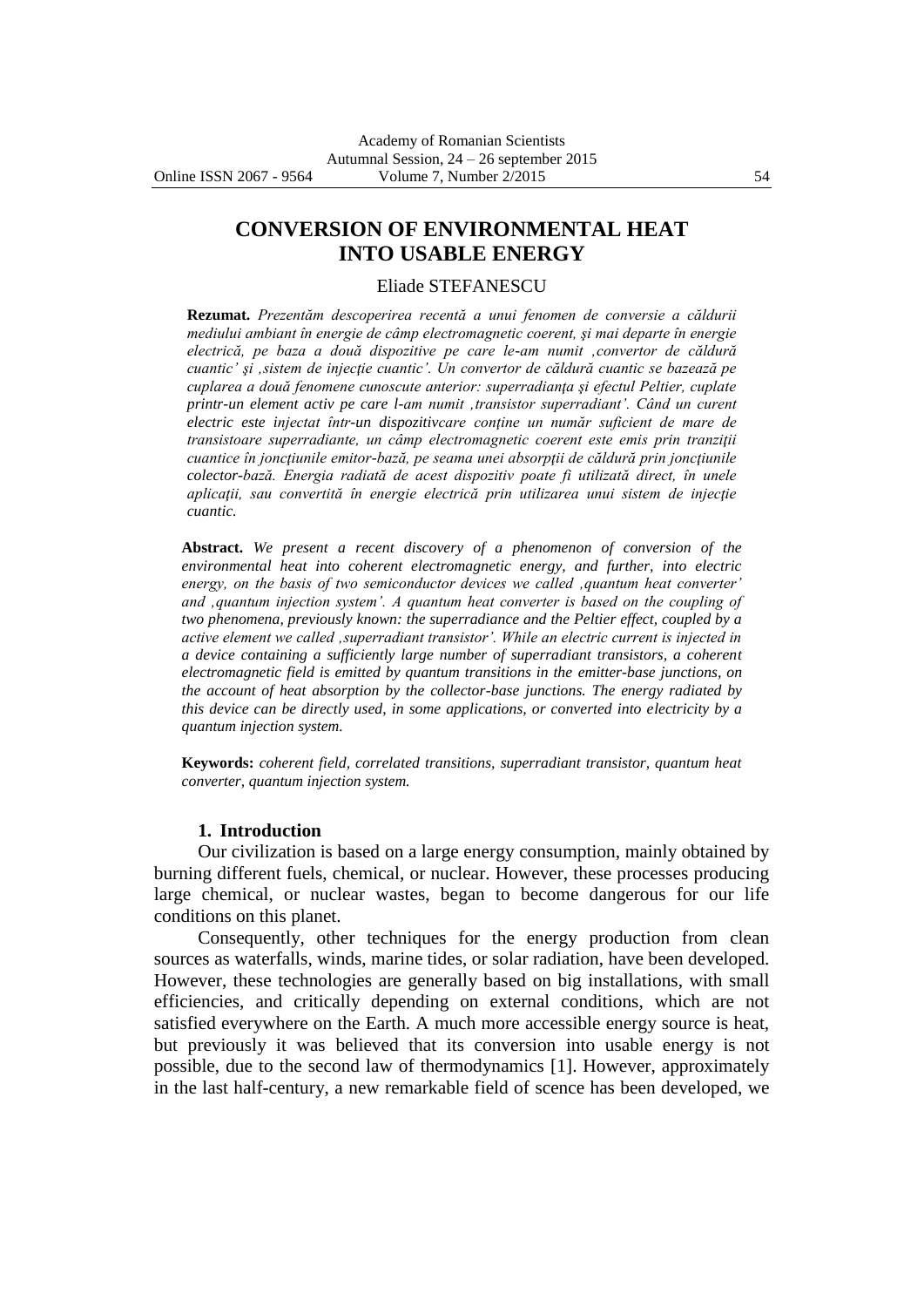call open quantum physics [2-10]. In this framework, we found that a conversion of the environmental heat into usable energy is possible with a very high efficiency, in the framework of the very well-known technology of the optoelectronic semiconductor devices [11-15].

We showed that principle 2 of thermodynamics does not hold any more in a quantum matter-field system [16]. Such a system, we called superradiant quantum injection dot [17], composed of a two-level system with the density matrix  $\rho^{S}(t)$ , and a coupled electromagnetic field with the amplitude  $\mathcal{E}(t)$ , has an entropy time variation

$$
\frac{d}{dt} S_{SQD}(t) = \begin{cases}\n\frac{e^2}{2\hbar^2 \omega^2 K_A^2} \left[ \frac{d}{dt} |\mathcal{E}(t)|^2 + \bar{\gamma}_F |\mathcal{E}(t)|^2 \right] \left[ 1 - \frac{\rho_{11}^S(t)}{\rho_{11}^S(t|\infty)} \right] \\
+ 2\lambda_{01} \rho_{11}^S(t|\infty) \left[ \frac{\rho_{11}^S(t)}{\rho_{11}^S(t|\infty)} - \frac{\rho_{00}^S(t)}{\rho_{00}^S(t|\infty)} \right] \\
\left[ \ln \frac{\rho_{11}^S(t)}{\rho_{11}^S(t|\infty)} - \ln \frac{\rho_{00}^S(t)}{\rho_{00}^S(t|\infty)} \right],\n\end{cases}
$$
\n(1)

where  $\rho_{00}^S(t|\infty)$  and  $\rho_{11}^S(t|\infty)$  are the asymptotic values of the occupation probabilities for a field amplitude  $\mathcal{E}(t)$ , while  $\omega$  is the frequency of this field, *A*  $K_A = \sqrt{\alpha V}$  $=\sqrt{\alpha} \frac{\lambda}{\lambda}$  is the quantization number of the system with the quantization volume  $V_A$  in a resonant electromagnetic field with a wavelength  $\lambda$ ,  $\lambda_{01}$  is the decay rate from the excited state  $|1\rangle$  to the ground state  $|0\rangle$ ,  $\bar{\gamma}_F$  is the decay rate of the electromagnetic energy, and  $e, \hbar, \alpha$  are the usual notations for universal constants. In this expression, we distinguish the positively defined atomic term, proportional to the decay rate  $\lambda_{01}$ , and a term depending on field, which can be negative. Really, when the electromagnetic field increases, the population  $\rho_{11}^{S}(t)$ of the excited states also increases, tending to the asymptotic value  $\rho_{11}^S(t|\infty)$  for this field, while the population  $\rho_{00}^{S}(t)$  of the ground state decreases, to the equilibrium value  $\rho_{00}^S(t|\infty)$ . With these values,  $\rho_{11}^S(t) < \rho_{11}^S(t|\infty)$ ,  $\rho_{00}^S(t) > \rho_{00}^S(t|\infty)$ , we get a positive field term in the curly bracket, with the negative logarithmic factor multiplying this bracket.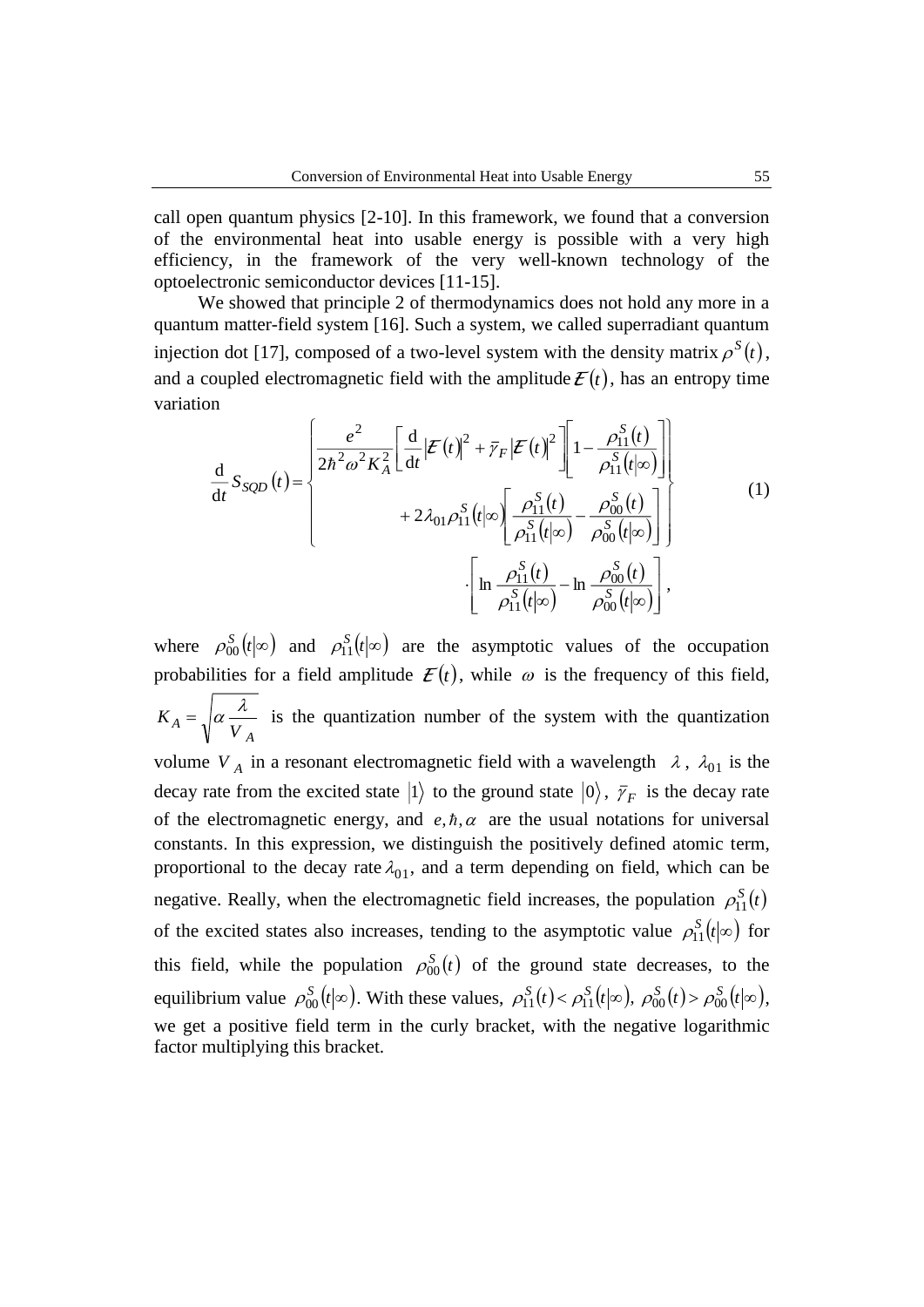A microscopic description of this phenomenon has been performed in the framework of a recently developed theory, based on master equations with explicit dissipation coefficients, which depend on the interaction potentials between the system and environmental particles, densities of states, and temperature [18-21]. We showed that this description, with  $N^2 - 1$  transition operators  $c_i^{\dagger} c_j$  for a system with N states,  $i, j \le N$ , is not only more explicit, but also more correct, compared to the most theoretical approaches existing in literature, which take into account only two non-orthogonal operators, coordinate and momentum [22]. In section 2, we present the three master equations of the systems of interest for a semiconductor optoelectronic structure: the activ electrons, the coherent electromagnetic field, and the optical phonons. In section 3, we present the operation of a quantum heat converter. We obtain the output power as a function of the device characteristics and physical constants, and evaluate this power for a realistic system.

## **2. Quantum master equations for a superradiant transistor**

A superradiant transistor is a semiconductor structure, with an array of quantum injection dots, as an emitter-base junction, and a p-i-n deep-level path, as a basecollector junction (**Fig. 1**).



Fig. 1. Superradiant transistor with an n-n<sub>b</sub>-n<sub>a</sub>-i-p<sub>a</sub>-p<sub>b</sub>-p superradiant junction and a p-i-n junction with a deep-level path, absorbing heat by Peltier effect.

A quantum injection dot is a donor-acceptor pair, embedded in two  $n_a$  and  $p_a$ thin layers, of lower band gap, with an i-layer of a higher band gap between these layers. The quantum dot density  $N_e \left[ m^{-2} \right]$ , the thicknesses  $x_0 - x_1$  and  $x_4 - x_2$  of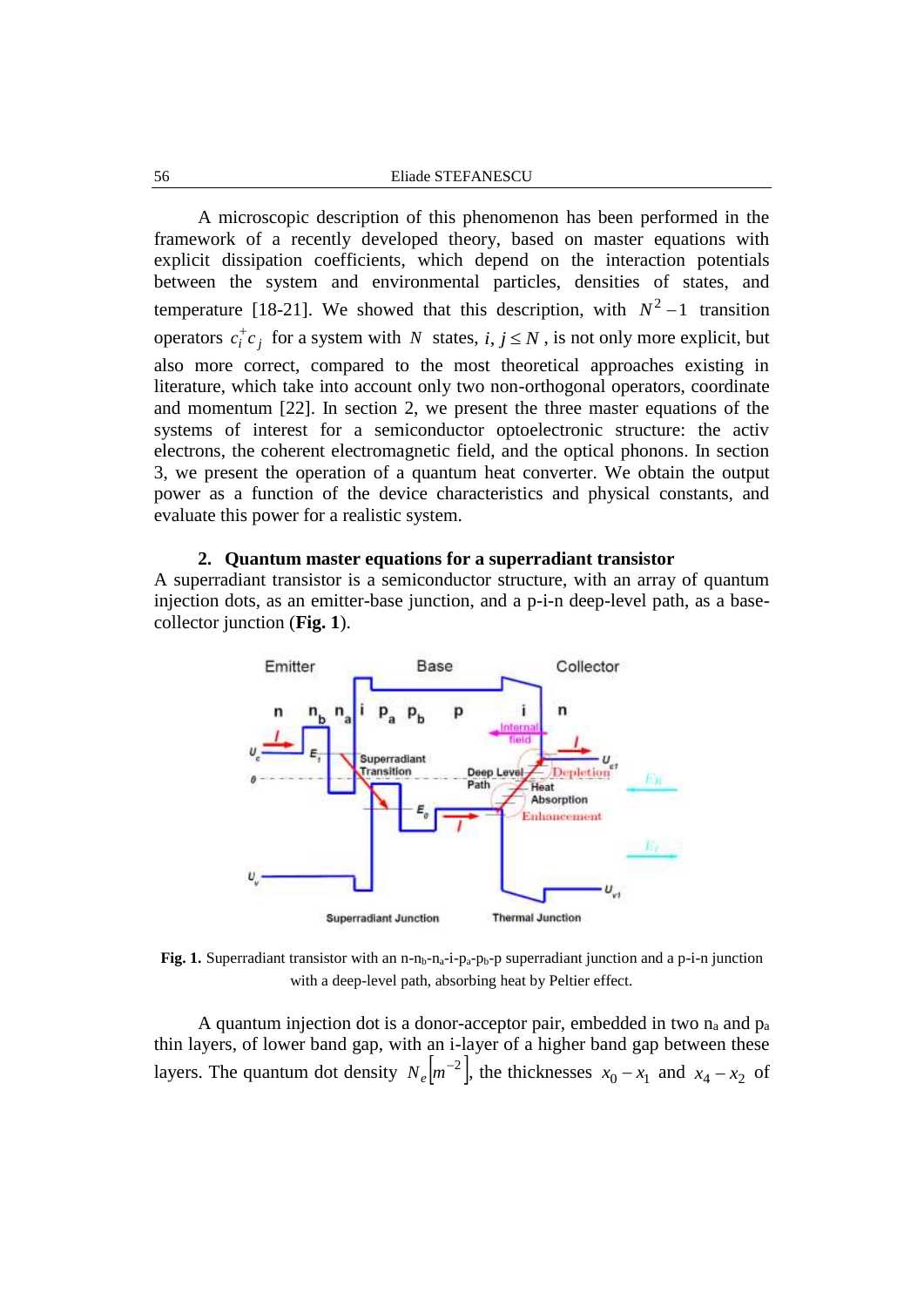the two layers  $n_a$  and  $p_a$ , the thickness  $x_2 - x_0$  of the i-layer, and the barriers  $U_3$ and  $U_4$  with the thicknesses  $x_1 - x_3$  and  $x_5 - x_4$ , between the conduction regions n and p with the conduction and valence band margins  $U_c$  and  $U_v$  (Fig. 2), are chosen for quantum dot eigenenergies

$$
E_1 = U_c, E_0 = U_v.
$$



**Fig. 2.** Quantum injection dot with the energy levels  $E_0$  and  $E_1$ , coupled to a coherent electromagnetic field  $\mathcal{E} = \mathcal{F} + i\mathcal{G} = i\mathcal{G}$ , in a cavity with mirror transmission coefficients  $T_0 = 0$  and  $T$ , while an electron current  $I = I_e = I_h$  is injected in this quantum dot.

The two potential barriers, which separate the quantum dot levels  $E_1$  and  $E_0$  from the high density levels of the conduction regions n and p, diminish the dissipative coupling of the active quantum dot electrons to the conduction electrons and holes. Of course, the dimensions of the separation barriers are chosen for a sufficient high penetrability, to provide the necessary electron flow for the device operation. When a sufficiently high current is injected in the device, a coherent electromagnetic field of an amplitude  $\mathcal{E}$  is generated, by quantum transitions from the excited state  $|1\rangle$  with the energy  $E_1$ , to the ground state  $|0\rangle$ with the energy  $E_0$ . When these electrons cross the base-collector junction, the lower states of the deep level path are enhanced, while the higher states of this path are depleted, which means a temperature decrease of this junction. This leads to heat absorption in this junction, tending to remake the electron distribution for the environmental temperature T. The field amplitude  $\mathcal{E}$  is determined by the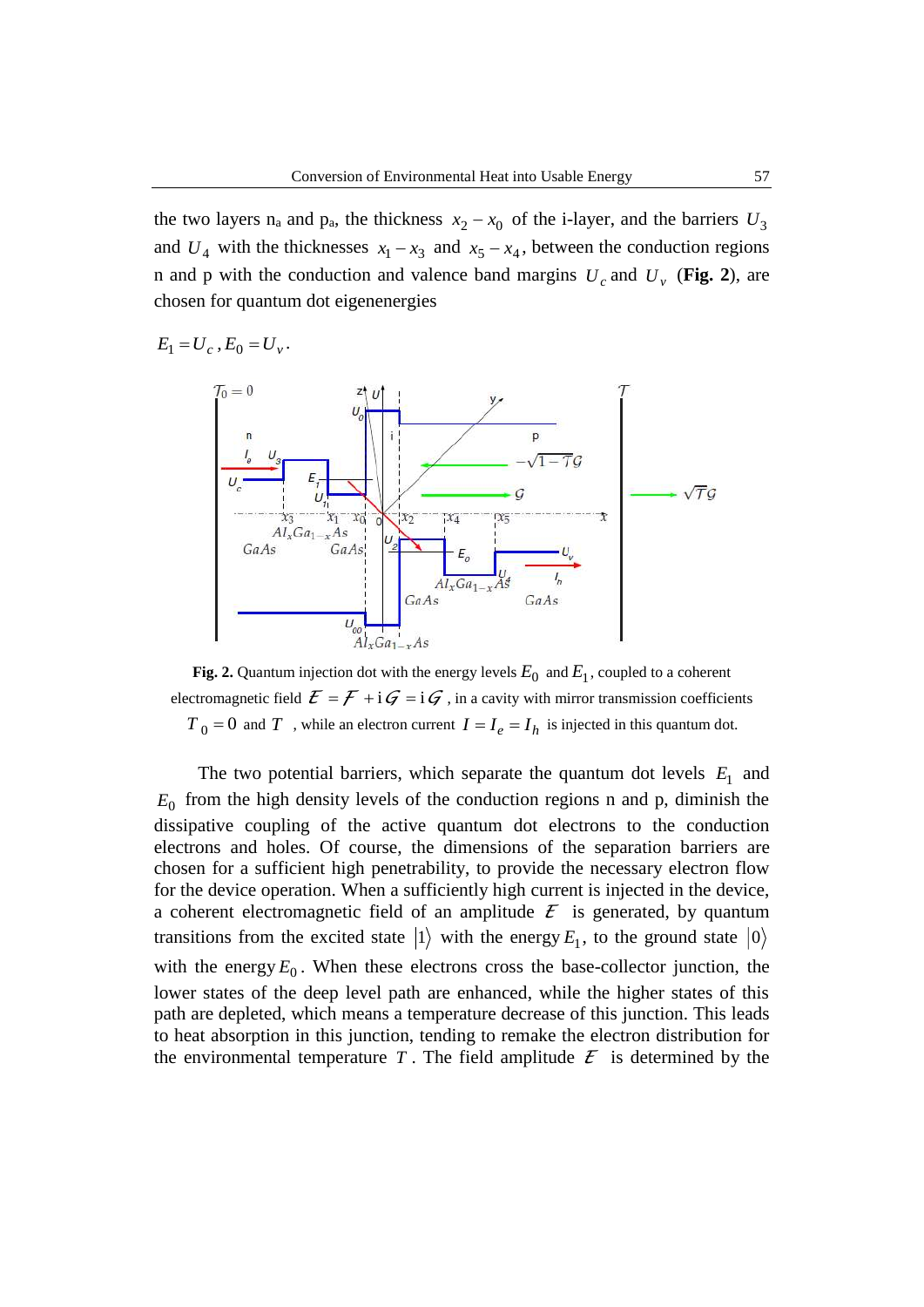coupling of this field to the quantum transitions  $|1\rangle \rightarrow |0\rangle$ , and other couplings in this matter-field system:

- 1.The dissipative couplings of the active electrons with the crystal lattice vibrations, the conduction electrons and holes, and the free electromagnetic field existing at a certain temperature *T* ;
- 2.The coupling of the electromagnetic field with the optical vibrations of the crystal lattice, and the dissipative couplings with the conduction electrons and holes;
- 3.The dissipative couplings of the optical vibrations of the crystal lattice with the valence electrons.

Consequently, we describe this physical system by three master equations [10]:

- 1.Master equation for a system of Fermions interacting with an electromagnetic field, with dissipative coefficients for couplings to other Fermions, Bosons, and a free electromagnetic field;
- 2.Master equation for an electromagnetic field mode interacting with a system of active Fermions and the optical vibrations of a crystal lattice, with dissipative coefficients for couplings to an environment of other Fermions;
- 3.Master equation for the optical vibrations of a crystal lattice excited by an electromagnetic field, with dissipative coefficients for the coupling to the valence electrons.

We consider a system of Fermions described by the creation-annihilation operators  $c_i^+$ - $c_i$ , and an energy spectrum  $\varepsilon_i$  in a potential well situated at a coordinate  $x$  of a Fabry-Perot cavity, with the resonant electromagnetic field modes of the cavity  $a_{+}^{+}$  $a_{+}^{+}$  -  $a_{+}$  for the forward wave, and  $a_{-}^{+}$  -  $a_{-}$  for the backward wave. Here, we take into account dimensions of this well much smaller than the electromagnetic field wavelength. This system is described by a Hamiltonian

$$
H = H_0 + V, \tag{2}
$$

where

$$
H_0 = \sum_i \varepsilon_i c_i^+ c_i \tag{3}
$$

is the Hamiltonian of the system of Fermions, and *i*

$$
V = i \sum_{j>i} \hbar \omega_{ji} \vec{K}_A \vec{r}_{ij} \left[ c_j^+ c_i \left( a_+ e^{ikx} + a_- e^{-ikx} \right) - c_i^+ c_j \left( a_+^+ e^{-ikx} + a_-^+ e^{ikx} \right) \right]
$$
(4)

is the interaction potential of this system in electromagnetic field, with the transition frequencies  $\omega_{ji} = \frac{y}{\hbar}$ *j i ji*  $\varepsilon$  :  $\varepsilon$  $\omega_{ji} = \frac{\varepsilon_j - \varepsilon_i}{\hbar}$  and the dipole moments  $\vec{r}_{ij} = \langle i | \vec{r} | j \rangle$ . The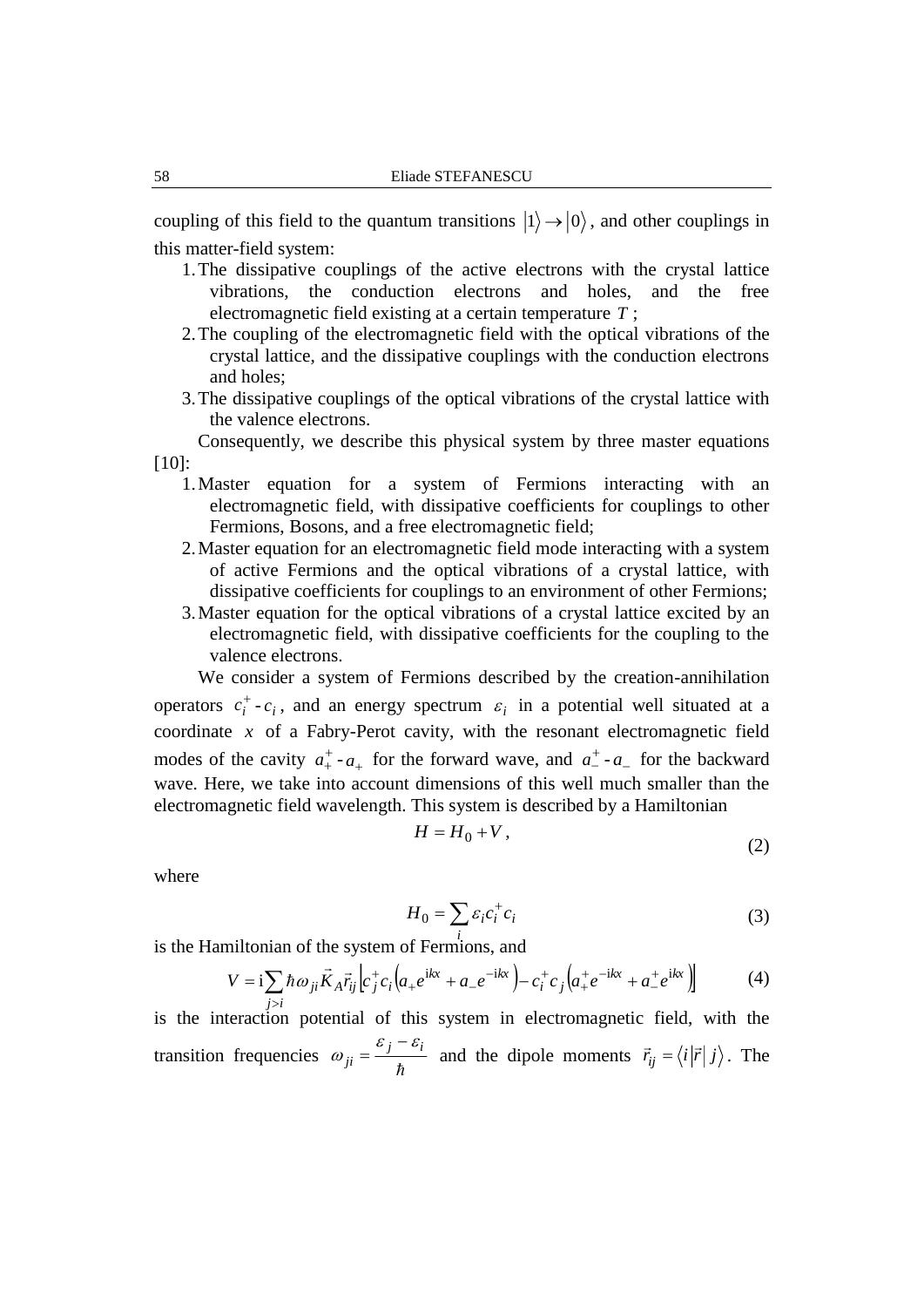dynamics of such a system in a dissipative system of  $Y<sup>F</sup>$  Fermions, with a density of states  $g^F(\varepsilon_\alpha)$ , a mean number  $f^F(\varepsilon_\alpha)$  of Fermions on these states, and a potential  $V^F$ , a system of Bosons, with a density of states  $g^B(\varepsilon_\alpha)$ , a mean number  $f^B(\varepsilon_\alpha)$  on these states, and a potential  $V^B$ , and a free electromagnetic

$$
\frac{d}{dt}\rho(t) = -\frac{i}{\hbar}[H,\rho(t)] - i\sum_{ij}\zeta_{ij}\left[c_i^+c_j,\rho(t)\right]
$$
field  
d at

$$
+\sum_{ij} \lambda_{ij} \left( c_i^+ c_j \rho(t), c_j^+ c_i \right) + \left[ c_i^+ c_j, \rho(t) c_j^+ c_i \right] \tag{tem}
$$

$$
+\sum_{ijkl}\zeta_{ij}\zeta_{kl}\int\limits_{t-\tau}^t\left[c_i^+c_j,e^{-i\left[\phi(r)+\frac{1}{\hbar}H_0(t-t')\right]}\Big[c_k^+c_l,\rho(t)\Big]e^{i\left[\phi(r)+\frac{1}{\hbar}H_0(t-t')\right]}\right]dt'.\quad \begin{array}{ll} \text{atur}\\ \text{r}\\ \text{is} \end{array}
$$

described by the quantum master equation [10,15,21]:

$$
(5)
$$

This equation depends on the dissipative potential fluctuations  $\zeta_{ij}$ , of the amplitude mean-value

$$
\bar{\zeta}_{ij} = \frac{1}{\hbar} \sqrt{\frac{1}{Y^F} \int_{(\alpha)} \langle \alpha | (V^F)^2 | \alpha j \rangle} f^F(\varepsilon_\alpha) g^F(\varepsilon_\alpha) d\varepsilon_\alpha , \qquad (6)
$$

the memory time  $\tau$ , and the random phases  $\phi(t')$ , of these fluctuations, and the dissipative coefficients

$$
\lambda_{ij} = \lambda_{ij}^F + \lambda_{ij}^B + \gamma \,. \tag{7}
$$

For  $i < j$  and transition energies much larger than the thermal energy,  $\varepsilon_{ji} \gg T$ , the terms of these coefficients are of the form

$$
\lambda_{ij}^{F} = \frac{\pi}{\hbar} \left| \langle \alpha i | V^{F} | \beta j \rangle \right|^{2} \left[ 1 - f^{F} \left( \varepsilon_{ji} \right) \right] g^{F} \left( \varepsilon_{ji} \right)
$$
\n
$$
\lambda_{ji}^{F} = \frac{\pi}{\hbar} \left| \langle \alpha i | V^{F} | \beta j \rangle \right|^{2} f^{F} \left( \varepsilon_{ji} \right) g^{F} \left( \varepsilon_{ji} \right), \tag{8}
$$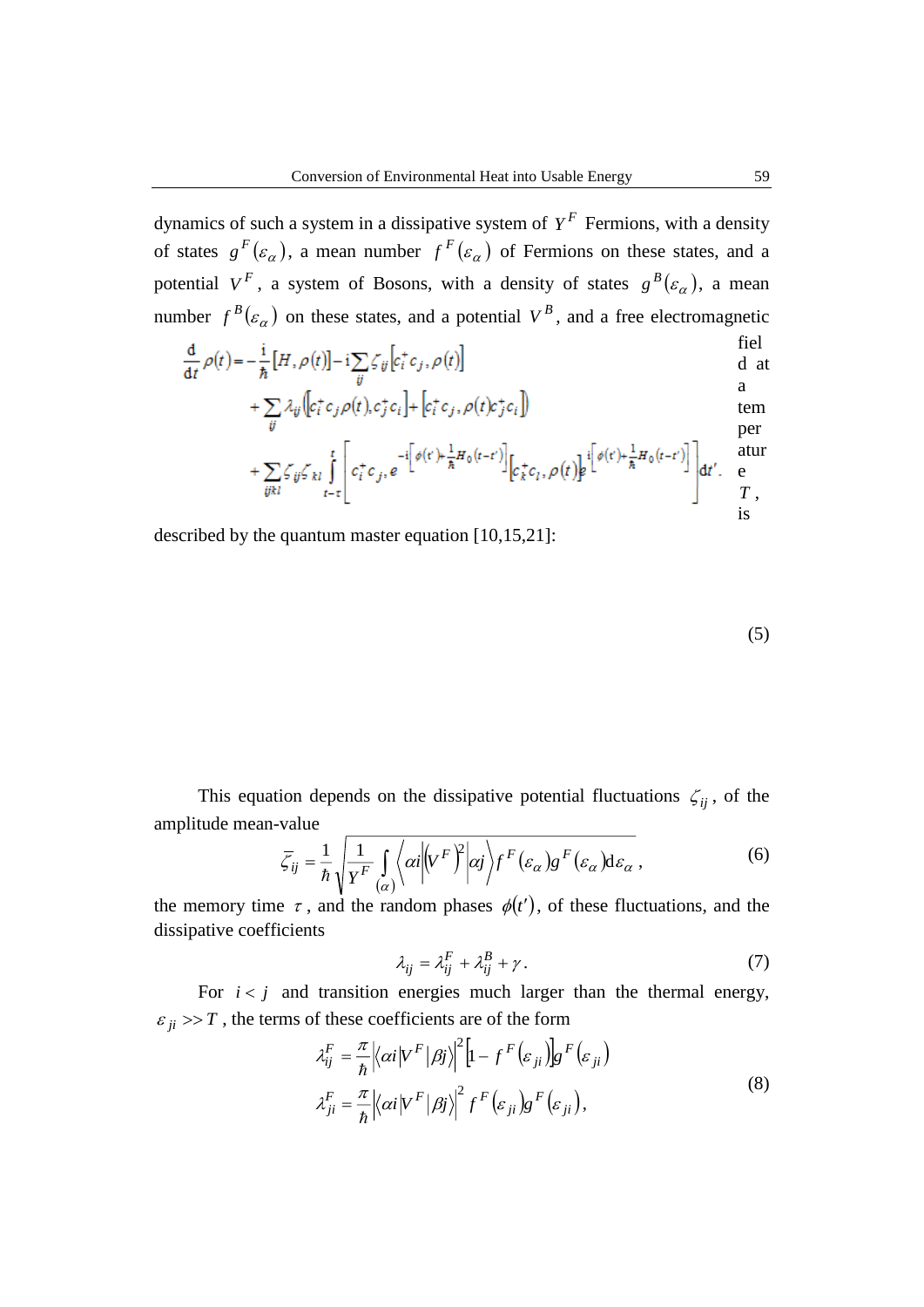for the coupling with the environmental Fermions,

$$
\lambda_{ij}^{B} = \frac{\pi}{\hbar} \left| \langle \alpha i | V^{B} | \beta j \rangle \right|^{2} \left[ 1 + f^{B} \left( \varepsilon_{ji} \right) \right] g^{B} \left( \varepsilon_{ji} \right)
$$
\n
$$
\lambda_{ji}^{B} = \frac{\pi}{\hbar} \left| \langle \alpha i | V^{B} | \beta j \rangle \right|^{2} f^{B} \left( \varepsilon_{ji} \right) g^{B} \left( \varepsilon_{ji} \right), \tag{9}
$$

for the coupling with the environmental Bosons, and

$$
\gamma_{ij} = \frac{2\alpha}{c^2\hbar^3} \left| \vec{r}_{ij} \right|^2 \varepsilon_{ji}^3 \left( 1 + \frac{1}{e^{\varepsilon_{ji}/T} - 1} \right),\tag{10}
$$

for the coupling with the free electromagnetic field at a temperature *T* . These coefficients describe a resonant dissipation, when a transition of a Fermion of the system of interest is correlated to a transition of an environmental particle, with a certain probability (**Fig. 3**).



**Fig. 3.** Resonant dissipation.

These probabilities correspond to the detailed balance principle [22]. For a system of active electrons in a semiconductor structure, the dissipation coefficients  $\lambda_{ij}^F$  and  $\lambda_{ji}^F$  of the coupling with a conduction electron situated at a distance  $r$  in a conduction region, is obtained with the Coulomb potential of interaction

$$
V^F(r) = \frac{\alpha \hbar c}{r} c^+_{\alpha} c^+_{i} c_{j} c_{\beta}.
$$
 (11)

For a two-level quantum dot in a crystal lattice, which is of interest for our application, the dissipation coefficients of the coupling to the vibrational modes of this lattice are of the form [15]:

$$
\lambda_{01}^{P} = \sum_{\alpha} \frac{M^{2} c^{4} \varepsilon_{10}^{5}}{\pi \hbar^{6} c^{4} v^{3} D} \cdot \frac{\left(\vec{r}_{01} \vec{1}_{\alpha}\right)^{2}}{1 - e^{-\varepsilon_{10}/T}}
$$
(12)

$$
\lambda_{10}^P = \sum_{\alpha} \frac{M^2 c^4 \varepsilon_{10}^5}{\pi \hbar^6 c^4 v^3 D} \cdot \frac{(\vec{r}_{01} \vec{1}_{\alpha})^2}{e^{\varepsilon_{10}/T} - 1} , \qquad (13)
$$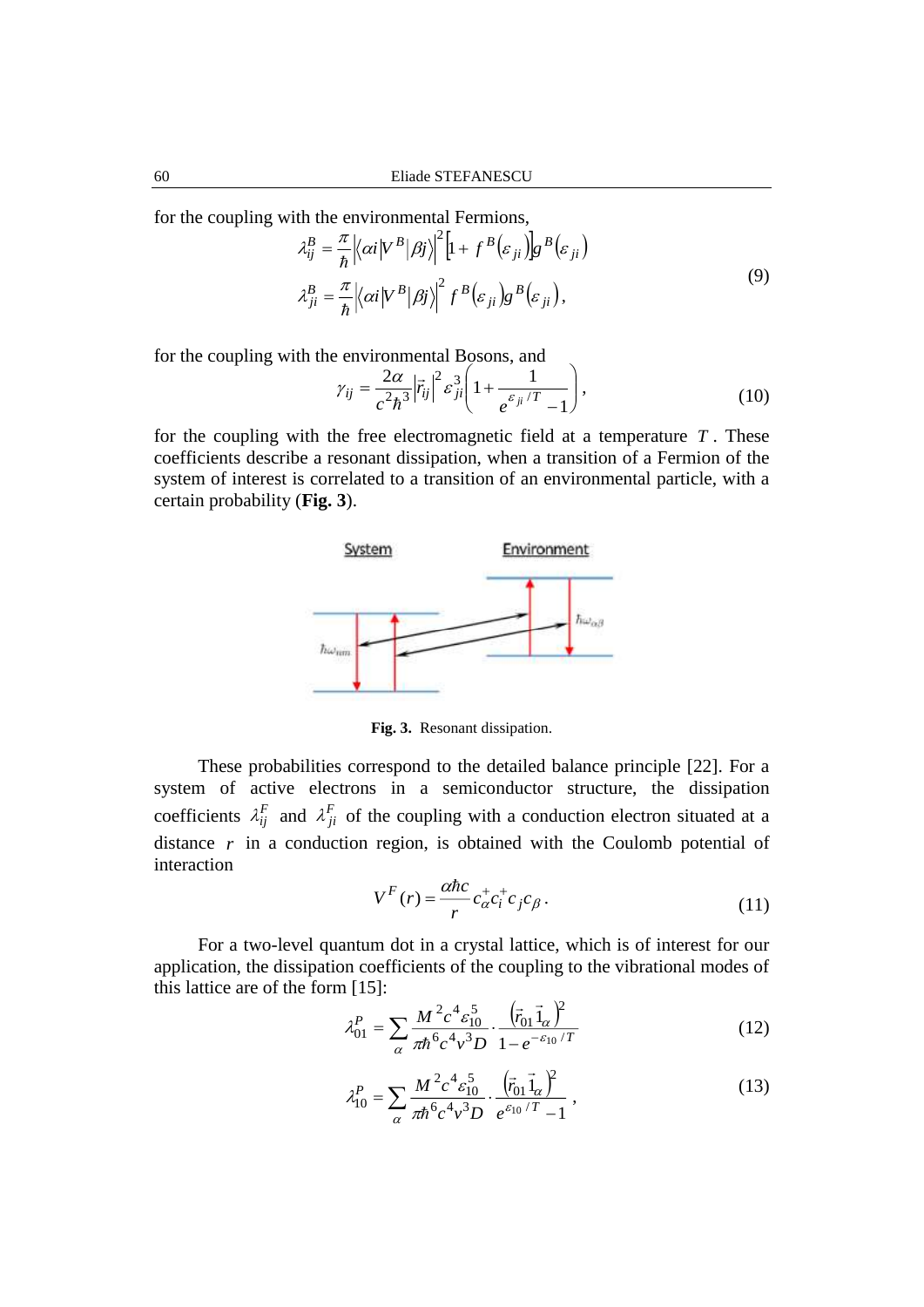where *M* is the electron mass,  $a_{\nu\alpha}^+ - a_{\nu\alpha}$  are creation-annihilation operators of phonons of frequency  $\nu$  and polarization  $\overline{1}_{\alpha}$ ,  $D$  is the crystal density, and

$$
v = \sqrt{\frac{E}{D}}
$$
 (14)

is the sound velocity in a crystal with a Young elasticity coefficient *E* . In such a dissipation process, an electron decay/excitation with an energy  $\varepsilon_{10}$  is correlated to a phonon creation/annihilation of the same energy,  $\hbar \omega_{v} = \varepsilon_{10}$ .

From the master equation (5), we derive equations of the density matrix elements, for a two-level system with a transition energy  $\varepsilon_{10} = \hbar \omega_0$ , which depend on a quasi-resonant electromagnetic field of amplitude  $\mathcal{E}(t)$  and frequency  $\omega \approx \omega_0$ ,

$$
\vec{E}(t) = \frac{1}{2} \left[ \boldsymbol{E}(t) e^{-i\omega t} + \boldsymbol{E}^*(t) e^{i\omega t} \right] \vec{1}_E.
$$
 (15)

For the polarization amplitude  $S(t)$ ,

$$
\rho_{10}(t) = \frac{1}{2} S(t) e^{-i\omega t}, \qquad (16)
$$

and the population difference

$$
w(t) = \rho_{11}(t) - \rho_{00}(t),
$$
  
\n
$$
1 = \rho_{11}(t) - \rho_{00}(t),
$$
\n(17)

we obtain the polarization-population equations

$$
\frac{d}{dt}S(t) = -\gamma_{\perp}(1 - i\delta\omega)S(t) + ig \mathcal{E}(t)w(t) + \gamma_n^2 \int_{t-\tau}^t S(t')e^{i(\omega - \omega_0)(t-t')}dt'
$$
\n
$$
\frac{d}{dt}w(t) = -\gamma_{||}[w(t) - w_T] - i\frac{g}{2}[\mathcal{E}(t)S^*(t) - \mathcal{E}^*(t)S(t)],
$$
\n(18)

which depend on the coupling coefficient  $g = \frac{e}{h} \vec{r}_{01} \vec{1}_E$ ,  $t = -\frac{\epsilon}{\hbar} \vec{r}_{01} \, 1_E$ , the dephasing rate  $\gamma_{\perp} = \lambda_{01} + \lambda_{10} + \lambda_{00} + \lambda_{11}$ , the decay rate  $\gamma_{\parallel} = 2(\lambda_{01} + \lambda_{10})$ , the equilibrium population 01 ' 10 01 740  $\lambda_{01} + \lambda_1$  $\lambda_{01} - \lambda_1$ ┿  $w_T = -\frac{\lambda_0 - \lambda_1}{2}$  at a temperature T, the non-Markovian fluctuation coefficient  $\gamma_n = \zeta_{11} - \zeta_{00}$ , and the relative atomic detuning  $\delta \omega = \frac{\omega - \omega_0}{n}$ . T  $=\frac{\omega - \omega_0 - \omega_0}{\gamma_1}$  $\delta\omega = \frac{\omega - \omega_0 - \gamma_n}{\omega}$ The superradiant field generated by the quantum transitions of this system, which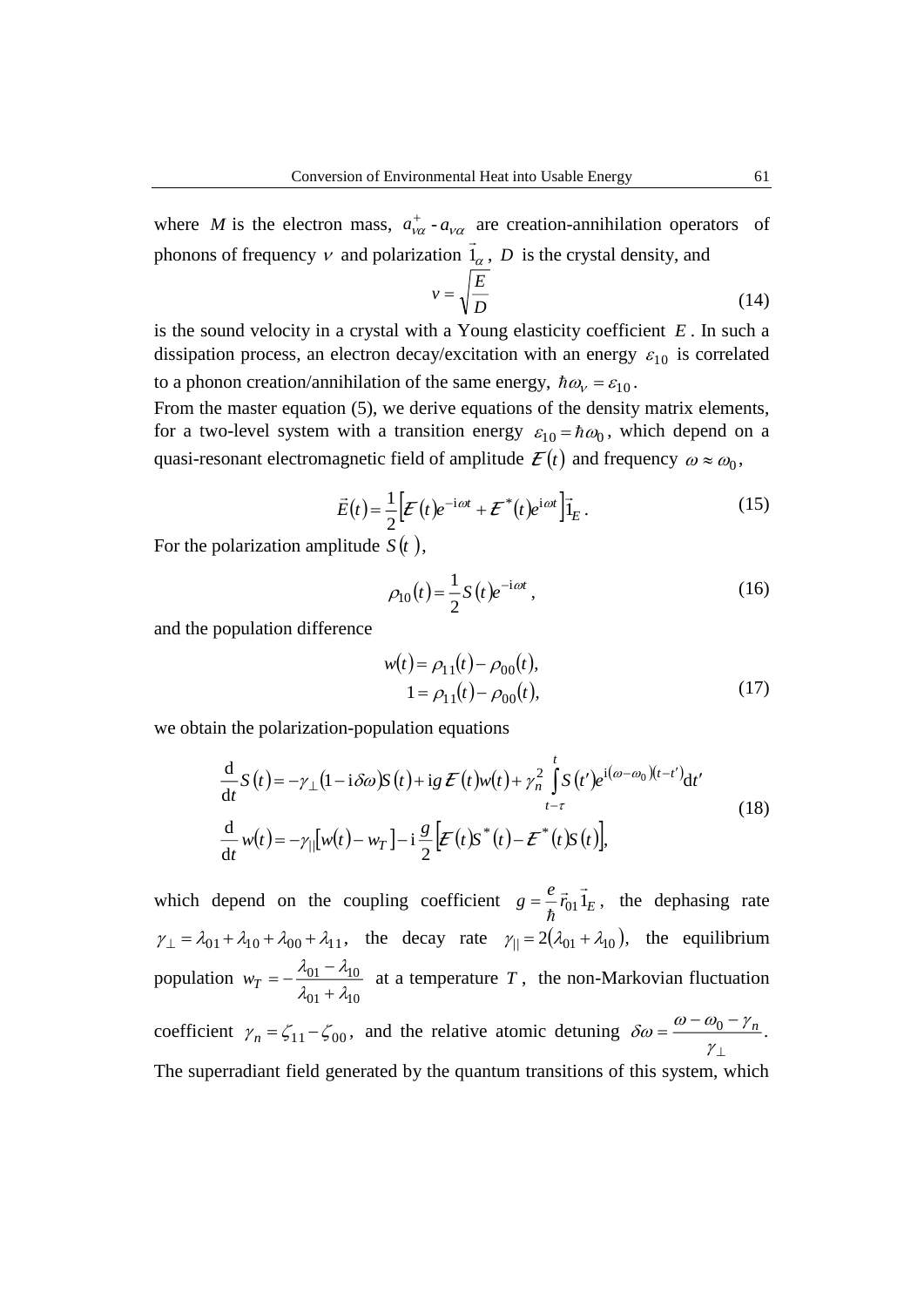propagates through the semiconductor, is highly influenced by the uncanceled charge of valence electron distribution over the ion distribution of this material, which leads to an important variation of the field propagation velocity, according to a refractive index  $\eta >> 1$  (**Fig. 4**).



**Fig. 4.** An external electromagnetic field exciting an internal field of the uncanceled charge in the crystal, and an optical vibration of this crystal, which propagates with the sound velocity *v* .

Really, the Hamiltonian

$$
H = \frac{\left(\vec{p} + e\vec{A}\right)^2}{2M} - eU(\vec{r})
$$
\n(19)

of an electron in a potential  $U(\vec{r})$ , and an electromagnetic field of vector potential

$$
\vec{A}(x) = \frac{\hbar \vec{K}}{e} \Big( a_+ e^{ikx} + a_+^+ e^{-ikx} + a_- e^{-ikx} + a_-^+ e^{ikx} \Big), \quad \text{with} \quad \vec{K} = \vec{1}_E \sqrt{a \frac{\lambda}{V}} \quad \text{as} \quad \text{the field}
$$
\nquantization vector, includes a field term  $W = \frac{e^2}{2M} \vec{A}^2 = \frac{\hbar^2 \vec{K}^2}{M} \Big( a_+^+ a_+ + a_-^+ a_- + 1 \Big).$ 

This means an additional field energy  $\overline{W} = 4Nf_u \frac{h}{M}$  $\overline{W} = 4Nf_u \frac{\hbar^2 K}{M}$  $2 \times 2$  $=4Nf_u \frac{\hbar^2 K^2}{r^2}$ , in the field quantization volume V with N atoms and an uncanceled charge ratio  $f_u$ , besides the photon energy  $\hbar \omega$ , *i.e.* a refractive index

$$
\eta = 1 + \frac{\overline{W}}{\hbar \omega} = \frac{1}{2} \left( 1 + \sqrt{1 + 32\pi \alpha f_u \frac{\hbar c D}{M M_A \omega^2}} \right),\tag{20}
$$

where  $M_A$  is the atomic mass. We obtain master equations for the electromagnetic field propagating forward,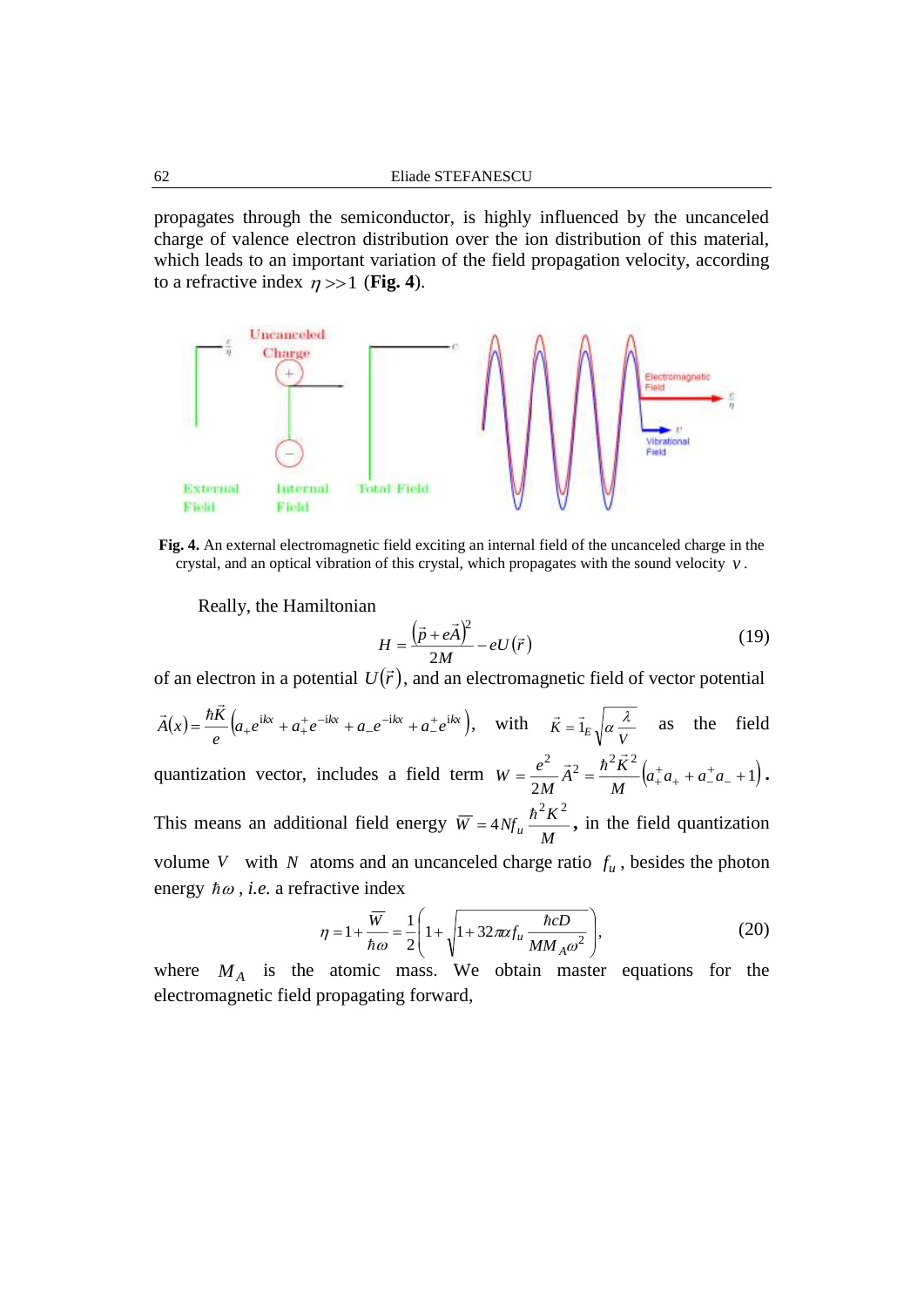$$
\frac{d}{dt} \rho_{+}^{F}(x,t) = -i\omega \Big[a_{+}^{+}a_{+}, \rho_{+}^{F}(x,t)\Big] \n+ \sum_{j>i} \omega_{ji} \vec{K}_{A} \vec{r}_{ij} \Big[\Big(c_{j}^{+}c_{i}\Big)a_{+}e^{ikx} - \Big(c_{i}^{+}c_{j}\Big)a_{+}^{+}e^{-ikx}, \rho_{+}^{F}(x,t)\Big] \n+ i\frac{\omega}{2\omega_{V}} Kv \Big[\Big\langle a_{V^{+}}^{+}\Big\rangle a_{+}e^{i(\omega-\omega_{V})t} + \Big\langle a_{V^{+}}\Big\rangle a_{+}^{+}e^{-i(\omega-\omega_{V})t}, \rho_{+}^{F}(x,t)\Big] \n+ \Lambda_{x} \int_{0}^{x} \Big\{ \Big[a_{+} \rho_{+}^{F}(x',t'), a_{+}^{+}\Big] + \Big[a_{+}, \rho_{+}^{F}(x',t')a_{+}^{+}\Big]e^{-ik(x-x')}dx',
$$
\n(21)

and the electromagnetic field propagating backward,

$$
\frac{d}{dt} \rho_{-}^{F}(x,t) = -i\omega \Big[a_{-}^{+}a_{-}, \rho_{-}^{F}(x,t)\Big] \n+ \sum_{j>i} \omega_{ji} \vec{K}_{A} \vec{r}_{ij} \Big\langle c_{j}^{+}c_{i} \Big\rangle a_{-}e^{-ikx} - \Big\langle c_{i}^{+}c_{j} \Big\rangle a_{-}^{+}e^{ikx}, \rho_{-}^{F}(x,t)\Big] \n+ i\frac{\omega}{2\omega_{\nu}} Kv \Big\langle \Big\langle a_{\nu-}^{+} \Big\rangle a_{-}e^{i(\omega-\omega_{\nu})t} + \Big\langle a_{\nu-} \Big\rangle a_{-}^{+}e^{-i(\omega-\omega_{\nu})t}, \rho_{-}^{F}(x,t)\Big] \n+ \Lambda_{x} \int_{0}^{L_{D}} \Big\{ \Big[a_{-} \rho_{-}^{F}(x',t'), a_{-}^{+} \Big] + \Big[a_{-}, \rho_{-}^{F}(x',t')a_{-}^{+} \Big]e^{-ik(x'-x)}dx',
$$
\n(22)

with a wave number  $k = \frac{r}{c}$  $k = \frac{\eta \omega}{\eta}$ . These equations are coupled with master equations for the optical vibrations propagating forward,

$$
\frac{d}{dt} \rho_{+}^{P}(x,t) = -i\omega_{V} \left[ a_{V+}^{+} a_{V+}, \rho_{+}^{P}(x,t) \right]
$$
\n
$$
+i\frac{\omega_{V}^{2}}{2Kv} \left[ \left\langle a_{+}^{+} \right\rangle a_{V+} e^{-i(\omega - \omega_{V})t} + \left\langle a_{+} \right\rangle a_{V+}^{+} e^{i(\omega - \omega_{V})t}, \rho_{+}^{P}(x,t) \right]
$$
\n
$$
+ \Lambda_{x}^{P} \int_{0}^{x} \left\{ \left[ a_{V+} \rho_{+}^{P}(x',t'), a_{V+}^{+} \right] + \left[ a_{V+}, \rho_{+}^{P}(x',t') a_{V+}^{+} \right] \right\} e^{-ik_{V}(x-x')} dx',
$$
\n(23)

and backward,

$$
\frac{d}{dt} \rho_{-}^{P}(x,t) = -i\omega_{V} \left[a_{V-}^{+} a_{V-}, \rho_{-}^{P}(x,t)\right] \n+ i\frac{\omega_{V}^{2}}{2Kv} \left\langle a_{-}^{+}\right\rangle a_{V-} e^{-i(\omega - \omega_{V})t} + \left\langle a_{-}\right\rangle a_{V-}^{+} e^{i(\omega - \omega_{V})t}, \rho_{-}^{P}(x,t) \n+ \Lambda_{x}^{P} \int_{0}^{x} \left\{a_{V-} \rho_{-}^{P}(x',t'), a_{V-}^{+}\right\} + \left[a_{V-}, \rho_{-}^{P}(x',t')a_{V+}^{+}\right] e^{-ik_{V}(x'-x)} dx',
$$
\n(24)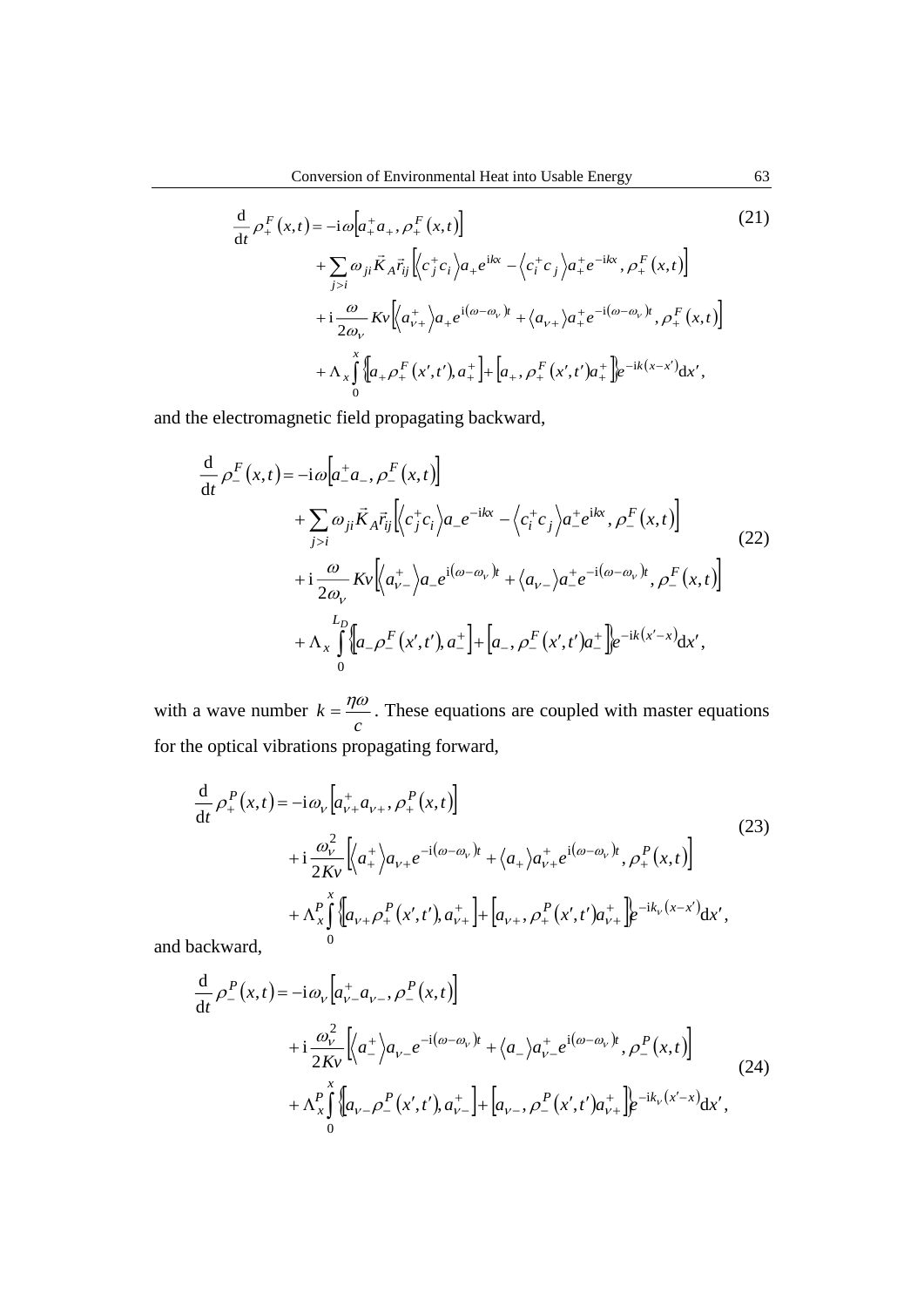generated by the electromagnetic field with the same wavelength, or wave vector  $k_v = k$  (**Fig. 4**), which means a frequency

$$
\omega_{V} = \omega \frac{\eta v}{c} = \omega \frac{\eta}{c} \sqrt{\frac{E}{D}}.
$$
\n(25)

The master equations (21)-(22) of an electromagnetic field in a quantization volume  $V = 1<sub>L</sub><sup>3</sup>$ , describe the couplings of this field to the active electrons with the transition operators  $c_j^{\dagger} c_i$ , the optical vibrations with the creation-annihilation operators  $a_{\nu}^{+}$  $a_{v+}^+$  -  $a_{v+}$  and  $a_v^+$  $a_{v-}^+$  -  $a_{v-}$ , and the quasi-free electrons/holes encountered in the conduction regions, by propagation between the two surfaces of the device,  $x' = 0$  and  $x' = L_D$ , with the dissipation coefficient

$$
\Lambda_x = \frac{4\alpha}{\hbar} \sqrt{2Mc^2 \hbar \omega} \frac{L_D}{1_L^2}.
$$
\n(26)

The master equations (23)-(24), of the optical vibrations of a crystal lattice with a lattice constant  $a$  and an uncanceled charge ratio  $f_u$ , describe the coupling to the electromagnetic field exciting these vibrations, with the creationannihilation operators  $a_{+}^{+}$  $a_+^+$  -  $a_+$  and  $a_-^+$  -  $a_-$ , and the valence electrons excited by these vibrations to free states at a temperature  $T$ , with the dissipation coefficient

$$
\Lambda_x^P = f_u^2 a^2 1_L L_D c \frac{\left(Mc^2\right)^5 (\hbar \omega_v)^3 T^2}{4\pi^3 (\hbar c)^9 Dc^2} e^{(U_v + \hbar \omega_v)/T}.
$$
 (27)

From the master equations (21)-(22) of the electromagnetic field, and (23)-(24) of the optical vibrations, for the mean values of the field

$$
\langle a_+ \rangle = \operatorname{Tr} \langle a_+ \rho_+^F(x, t) \rangle = A_+(x, t) e^{-i\omega t}
$$
 (28)

$$
\langle a_{-} \rangle = \operatorname{Tr} \langle a_{-} \rho_{-}^{F}(x, t) \rangle = A_{-}(x, t) e^{-i\omega t}, \qquad (29)
$$

and the matrix elements  $\rho_{10}(x,t) = \frac{1}{2} \Big[ S_+(x,t) e^{ikx} + S_-(x,t) e^{-ikx} \Big] e^{-i\omega t}$ , 1  $(t,t) = -\frac{1}{2}\int_{-t}^{t} (x,t)e^{ikx} + S_{-}(x,t)e^{-ikx}e^{-ikx}$ 10  $p_{10}(x,t) = \frac{1}{2} \left| S_+(x,t) e^{ikx} + S_-(x,t) e^{-ikx} \right| e^{-i\omega t}$ , we obtain the amplitude equations

$$
\frac{d^2}{dt^2}A_{+}(x,t)+\frac{\Lambda_x+\Lambda_x^P}{2k}\left(1-i\sqrt{3}\right)\frac{d}{dt}A_{+}(x,t)+\Omega_R^2A_{+}(x,t)
$$
\n
$$
=-\frac{1}{2}\omega_0\vec{K}_A\vec{r}_{01}\frac{d}{dt}S_{+}(x,t)
$$
\n(30)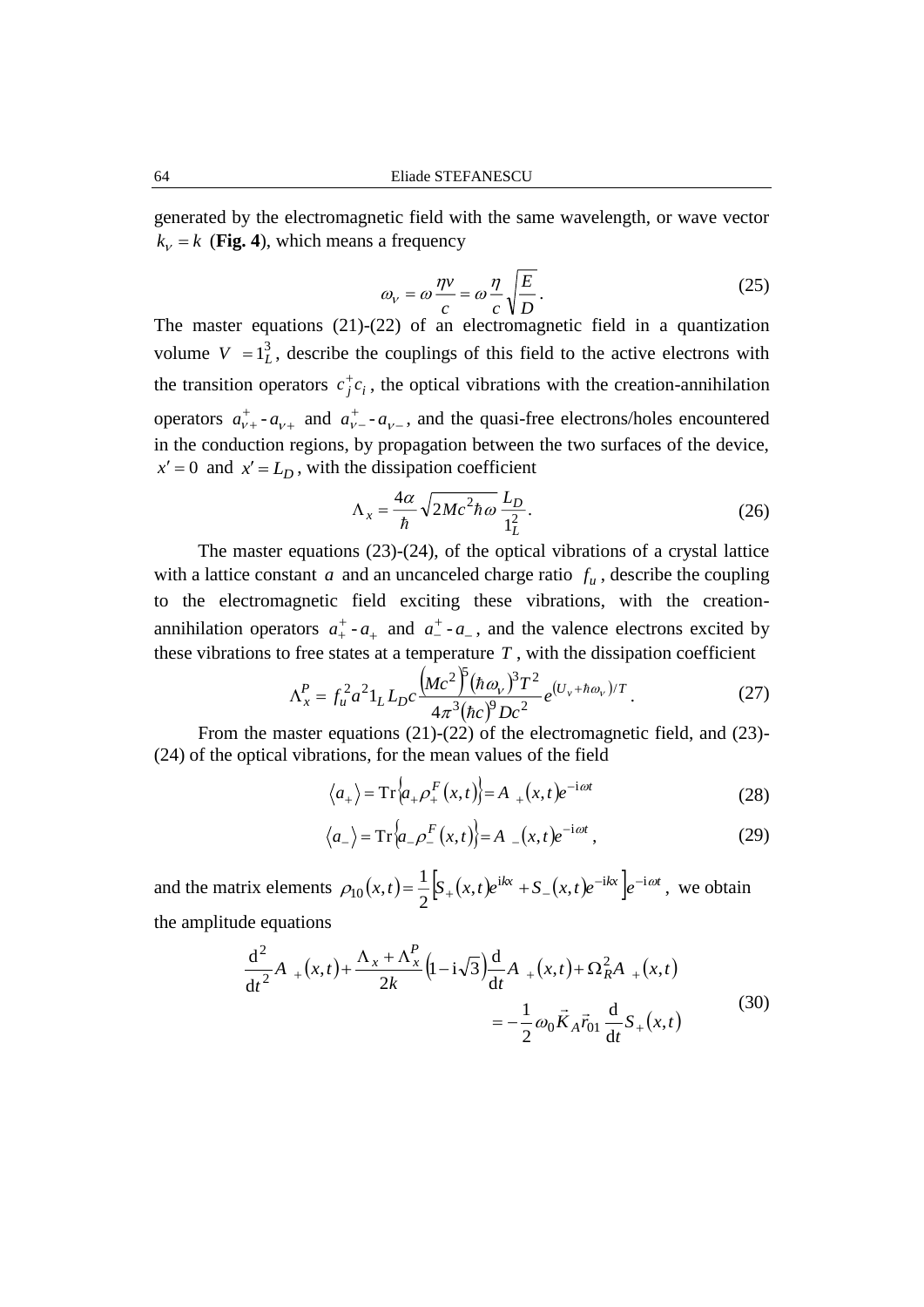$$
\frac{d^2}{dt^2}A_{-}(x,t) + \frac{\Lambda_x + \Lambda_x^P}{2k} \left(1 - i\sqrt{3}\right) \frac{d}{dt}A_{-}(x,t) + \Omega_R^2 A_{-}(x,t)
$$
(31)

$$
=-\frac{1}{2}\omega_0\vec{K}_A\vec{r}_{01}\frac{d}{dt}S_-(x,t),
$$

which describe a Raman frequency shift  $\Omega_R = \frac{\sqrt{2\pi} m}{2}$ .  $\Omega_R = \frac{\sqrt{\omega \omega_V}}{2}$ . From these equations with

(20) and (25)-(27), and the polarization-population equations (18) with  $(6)-(8)$ and (10)-(14), we obtain an analytical description of a superradiant semiconductor structure, depending on the crystal atomic mass  $M_A$ , the crystal density  $D$ , the uncanceled charge ratio  $f_u$ , the quasi-resonant quantum dot frequency  $\omega_0 \approx \omega$ , the conduction electron/hole density  $g^F(h\omega_0)$ , the donor and acceptor concentrations  $N_D$  and  $N_A$  of the conduction regions which determine the potentials  $U_c$  and  $U_v$ , the Coulomb potential  $V^F$  of the conduction electrons and holes in the field of a quantum dot, the elasticity coefficient *E* , the quantum dot transition dipole moment  $\vec{r}_{01}$ , and the thickness  $L<sub>D</sub>$  of the active structure.

### **3. Quantum heat converter**

A quantum heat converter is a device composed of a packet of superradiant transistors in a Fabry-Perot cavity with a total reflection mirror,  $T_0 = 0$ , and an output mirror with a transmission coefficient  $T$ , in intimate contact with a heat absorbent (**Fig. 5**) [10], [12-17]. The quantum dot arrays of these transistors are situated in the antinodes of a quasi-resonant electromagnetic mode of the cavity, while the heat absorbing junctions are placed in nodes. An electromagnetic field flow  $\Phi$  is generated by a strong electron-field coupling in antinodes, while the absorption of this field by the weak electron-field coupling in nodes is negligible. Two versions of this device are conceivable: (1) a longitudinal device, with the two mirrors on the two surfaces of the semiconductor chip, and (2) a transversal device, with the two mirrors on two lateral surfaces of the cheap.



**Fig. 5.** Quantum heat converter, as a packet of superradiant transistors in a Fabry-Perot cavity, with the superradiant emitter-base junctions in the antinodes of a quasi-resonant electromagnetic mode of the cavity, and the heat absorbing base-collector junctions in nodes.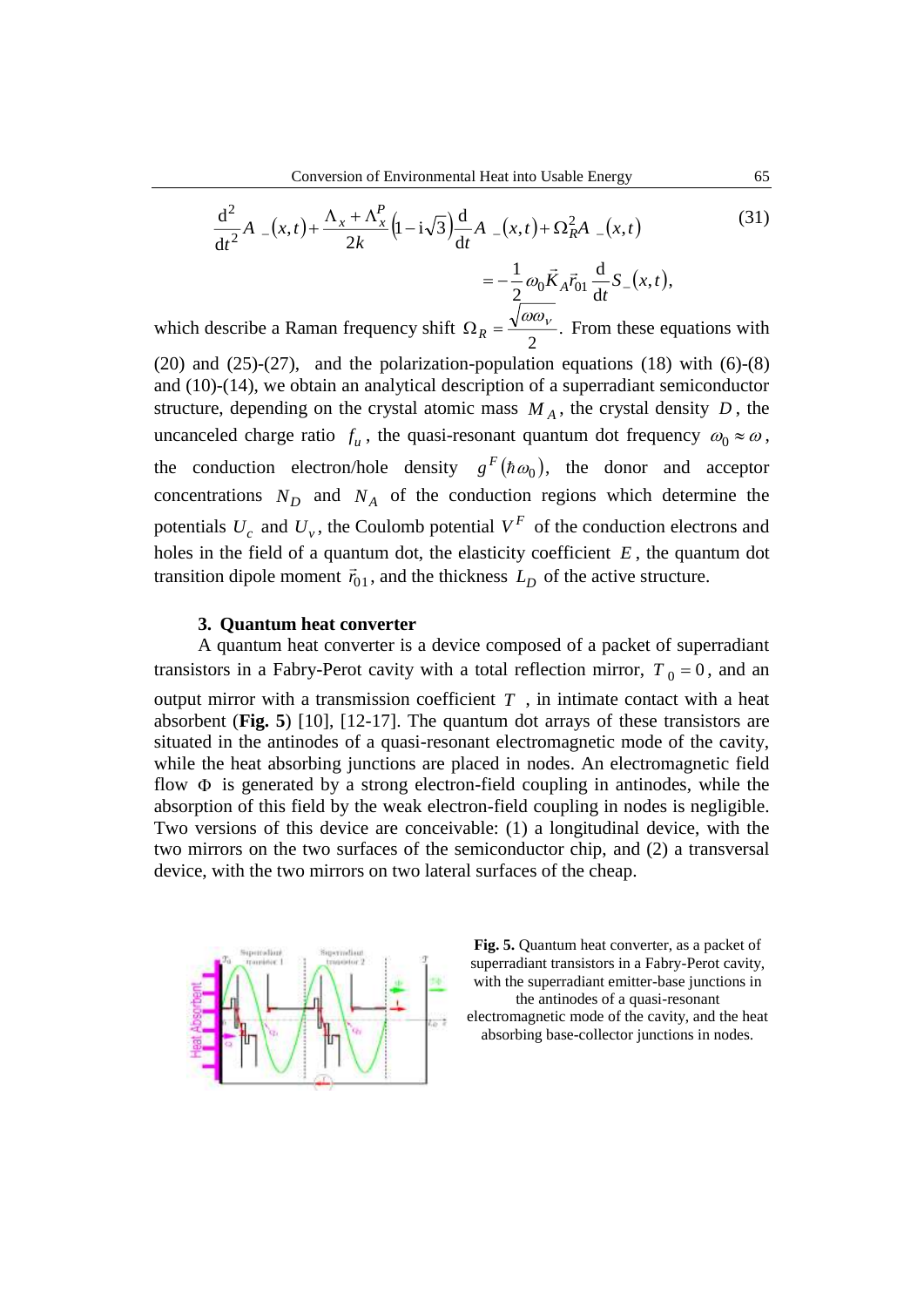With a chip of active area  $A_D$  and thickness  $L_D$ , including  $N_t$  superradiant transistors with a quantum dot density  $N_e$ , we obtain the energy flows for a longitudinal device,

$$
\Phi_L = K_R \frac{\overline{N}_t}{\left(2 - T\right)\left(1 + 2\eta \frac{1_L \overline{\gamma}_F}{cT}\right)} \frac{\hbar \omega}{e} (I - I_{0L}),\tag{32}
$$

and a transversal one,

$$
\Phi_T = K_R \frac{\overline{N}_t}{\left(2 - T\right)\left(1 + 2\eta \frac{1_L \overline{\gamma}_F}{cT} \frac{\sqrt{A_D}}{L_D}\right)} \frac{\hbar \omega}{e} (I - I_{0T}),\tag{33}
$$

depending on threshold currents

$$
I_{0L} = eN_e A_D \gamma_{||} \frac{1}{2} \left[ -w_T + \frac{\gamma_\perp}{4\pi\alpha \omega \overline{N}_t N_e (\overline{r}_{01} \overline{1}_E)^2} \left( T + 2\eta \frac{1_L \overline{\gamma}_F}{c} \right) \right]
$$
(34)

$$
I_{0T} = eN_e A_D \gamma_{||} \frac{1}{2} \left[ -w_T + \frac{\gamma_\perp}{4\pi\alpha \omega \overline{N}_t N_e (\overline{r}_{01} \overline{1}_E)^2} \left( T - \frac{L_D}{\sqrt{A_D}} + 2\eta \frac{1_L \overline{\gamma}_F}{c} \right) \right],\tag{35}
$$

and a coefficient  $K_R$  for to the Raman effect, which, for a sufficiently low dephasing rate  $\gamma_{\perp} \ll \Omega_R$ , is  $K_R(T) \approx 1$ . We notice that the current *I* injected in the device must be lower than the maximum value  $I_M = eN_e A_D \gamma_{\parallel} (-w_T)$ , otherwise the quantum dot neutrality is no more spared. Thus, we obtain an operation condition for the thresholds of the population inversions in the expressions (34) and (35) of the threshold currents:

$$
w_{IL} = \frac{\gamma_{\perp}}{4\pi\alpha\omega\overline{N}_t N_e \left(\overline{r}_{01}\overline{1}_E\right)^2} \left(T + 2\eta \frac{1_L \overline{\gamma}_F}{c}\right) < -w_T \approx 1,
$$
 (36)

$$
w_{IT} = \frac{\gamma_{\perp}}{4\pi\alpha\omega\bar{N}_{t}N_{e}(\vec{r}_{01}\vec{1}_{E})^{2}} \left(T\frac{L_{D}}{\sqrt{A_{D}}} + 2\eta\frac{1_{L}\bar{\gamma}_{F}}{c}\right) < -w_{T} \approx 1,
$$
 (37)

*i.e.* for the quantum dot density  $N_e$ , the number of superradiant transistors  $\overline{N}_t$ , the dipole moment  $\vec{r}_{01}$ , the dephasing rate  $\gamma_{\perp}$ , and the decay rate of the field  $\bar{\gamma}_F$ .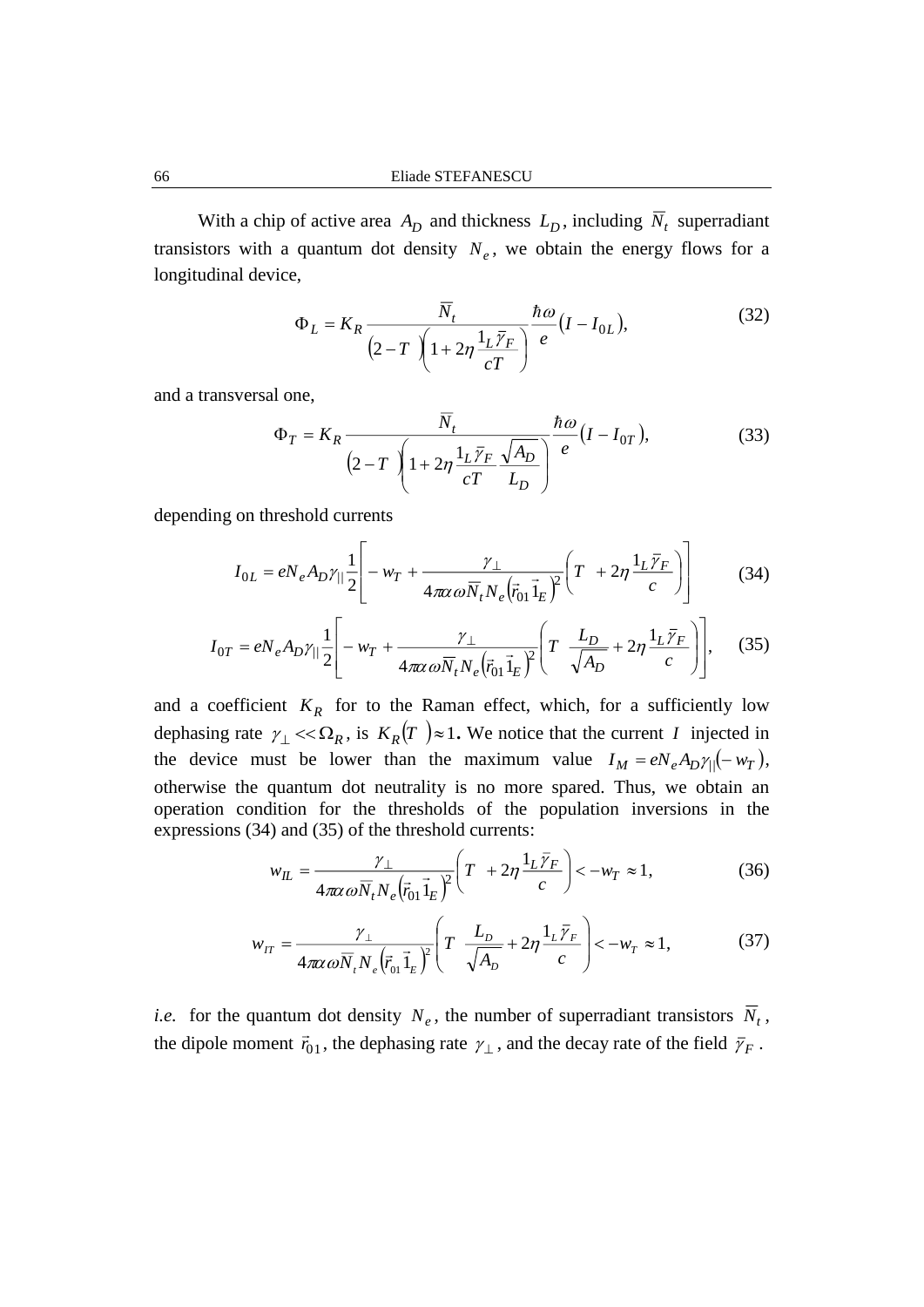For reasonable values of a  $GaAs - Al_xGa_{1-x}As$  semiconductor structure, with an active zone area  $A_D = 4 \, \text{cm}^2$ , and thickness  $L_D = 2 \, \text{mm}$ , donor and acceptor concentrations  $N_D = N_A = 3.16 \times 10^{16} \text{ cm}^{-3}$ , which mean a density of superradiant dots  $N_e = 1.476 \, m^{-2}$  and a transition frequency  $\hbar \omega_0 = 0.186 \, eV$ , *i. e.* a field frequency  $\omega \approx \omega_0 = 2.82 \times 10^{14} s^{-1}$  $\omega \approx \omega_0 = 2.82 \times 10^{14} \text{ s}^{-1}$ , which, for the refractive index  $\eta = 3.3$ , means  $N_t = 1000$  superradiant transistors in this structure, a transition dipole moment  $|\vec{r}_{01}|$  = 5 × 10<sup>-4</sup> nm, a dephasing rate  $\gamma_{\perp}$  = 1.9 × 10<sup>7</sup> s<sup>-1</sup>, and a field decay rate  $\bar{\gamma}_F = 4.2 \times 10^6 s^{-1}$ , which means a transmission coefficient of the output mirror  $T = 0.210$ , we obtain the population inversion threshold

$$
w_{IL} = \frac{1.9 \times 10^{7} s^{-1} \left( 0.21 + 2 \cdot 3.3 \frac{1 m \cdot 4.2 \times 10^{6} s^{-1}}{3 \times 10^{8} m s^{-1}} \right)}{137 \cdot 2.82 \times 10^{14} s^{-1} \cdot 10^{3} \cdot 1.476 \times 10^{16} \left( 10^{9} n m \right)^{-2} \cdot 25 \times 10^{-8} n m^{2}}
$$
\n
$$
= \frac{1.9 \times 10^{7} s^{-1} \left( 0.21 + 0.0924 \right)}{9.5448 \times 10^{7} s^{-1}} = 0.06 < 1.
$$
\n(38)

With a decay rate  $\gamma_{\parallel} = 2\gamma_{\perp}$ , from (34) with (36) and (38), we obtain the threshold current  $I_{0L} = 1.6 \times 10^{-19} C \cdot 1.476 \times 10^{16} m^{-2} \cdot 4(0.01 m)^2 \cdot 1.9 \times 10^7 s^{-1} \cdot 1.06 = 19 A$ . For a current  $I = 34 A < I_M = 35.896 A$ , injected in this chip with an electric resistance

$$
R = \frac{0.2 \, \text{cm} \, \sqrt{(4 \, \text{cm}^2)}}{1.6 \times 10^{-19} \, \text{C} \cdot 3.16 \times 10^{16} \, \text{cm}^{-3}} \bigg( \frac{3}{4 \cdot 8000} + \frac{1}{4 \cdot 400} \bigg) \frac{1}{\text{cm}^2 \text{V}^{-1} \text{s}^{-1}} = 7.1 \, \text{m}\Omega, \tag{39}
$$

from (32) we obtain an electromagnetic power

$$
\Phi_L = \frac{1.1000 \cdot 0.186 V(34-19)A}{(2-0.21) \left(1+2.3.3 \frac{1 m \cdot 4.2 \times 10^6 s^{-1}}{3 \times 10^8 m s^{-1} \cdot 0.21}\right)} = 1.082 \text{ KW},\tag{39}
$$

much larger than the electric power  $P_E = RI^2 = 8.2 \text{ W}$ , which is necessary for this current injection.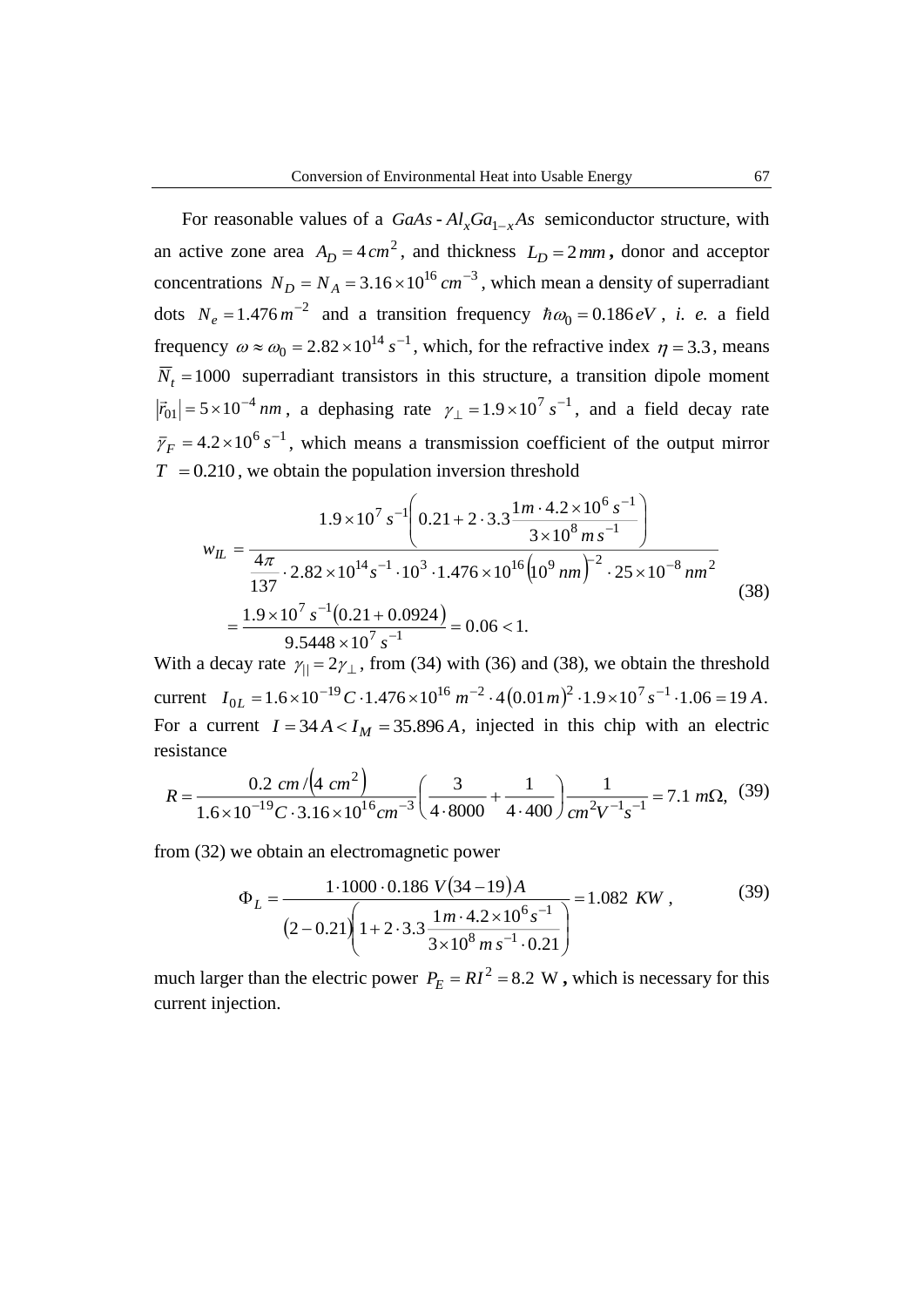## **Conclusions**

We proposed a new technological development for the energy production, by heat absorption from the environment. In this framework, high efficiency devices are feasible: for instance, we obtained 1 *KW* from a superradiant chip with an area of  $4 \text{ cm}^2$  and a thickness of  $2 \text{ mm}$ . A microscopic theory is available for a complete analytical description. In this framework, the essential characteristics of the device are readily understandable from physical reasons. Thus, we found that the superradiant power is proportional to the transition energy of the active quantum dots, the electric current injected over a threshold value, and the number of superradiant transistors, and is inverse proportional to a term describing the absorption of the field in its propagation through the cavity, and a term depending on the transparency of the output mirror. This transparency is determined from the condition of stationary waves propagation in the cavity, depending on the absorption coefficient of these waves. The threshold current is proportional to the quantum dot density, the area of the active zone, and the decay rate of the active electrons. The quantum dot density is determined from the transition energy condition, for the electron injection from the n-zone of the emitter to the p-zone of the base. The threshold current essentially depends on the population inversion, which is proportional to the dephasing rate and the sum of the output mirror transparency with the field absorption term, and inverse proportional to the transition frequency, the number of superradiant transistors, the quantum dot density, and the square of the transition dipole moment. These characteristics are obtained as explicit functions of the crystal properties, and device parameters.

## **R E F E R E N C E S**

- [1] E. H. Lieb and J. Yngvason, 'The physics and mathematics of the second law of thermodynamics', Phys. Rep., 310, 1 (1999).
- [2] E. B. Davies, Quantum theory of open systems (Academic Press, London, New York, San Francisco, 1976).
- [3] R. Alicki and K. Lendi, Quantum Dynamical Semigroups and Applications In: Lecture Notes in Physics, 286 (Springer-Verlag, Berlin, Heidelberg, New York, Paris, Tokyo, 1987).
- [4] U. Weiss, Quantum dissipative systems (World Scientific, Singapore, New Jersey, London, Hong Kong, 1999).
- [5] R. Alicki and R. Fannes, Quantum dynamical systems (Oxford University Press, 2001).
- [6] H. P. Breuer and F. Petruccione, The theory of open quantum systems, (Oxford University Press, 2002).
- [7] K. H. Li, 'Physics of Open systems', Phys. Rep., 134, 1 (1986).